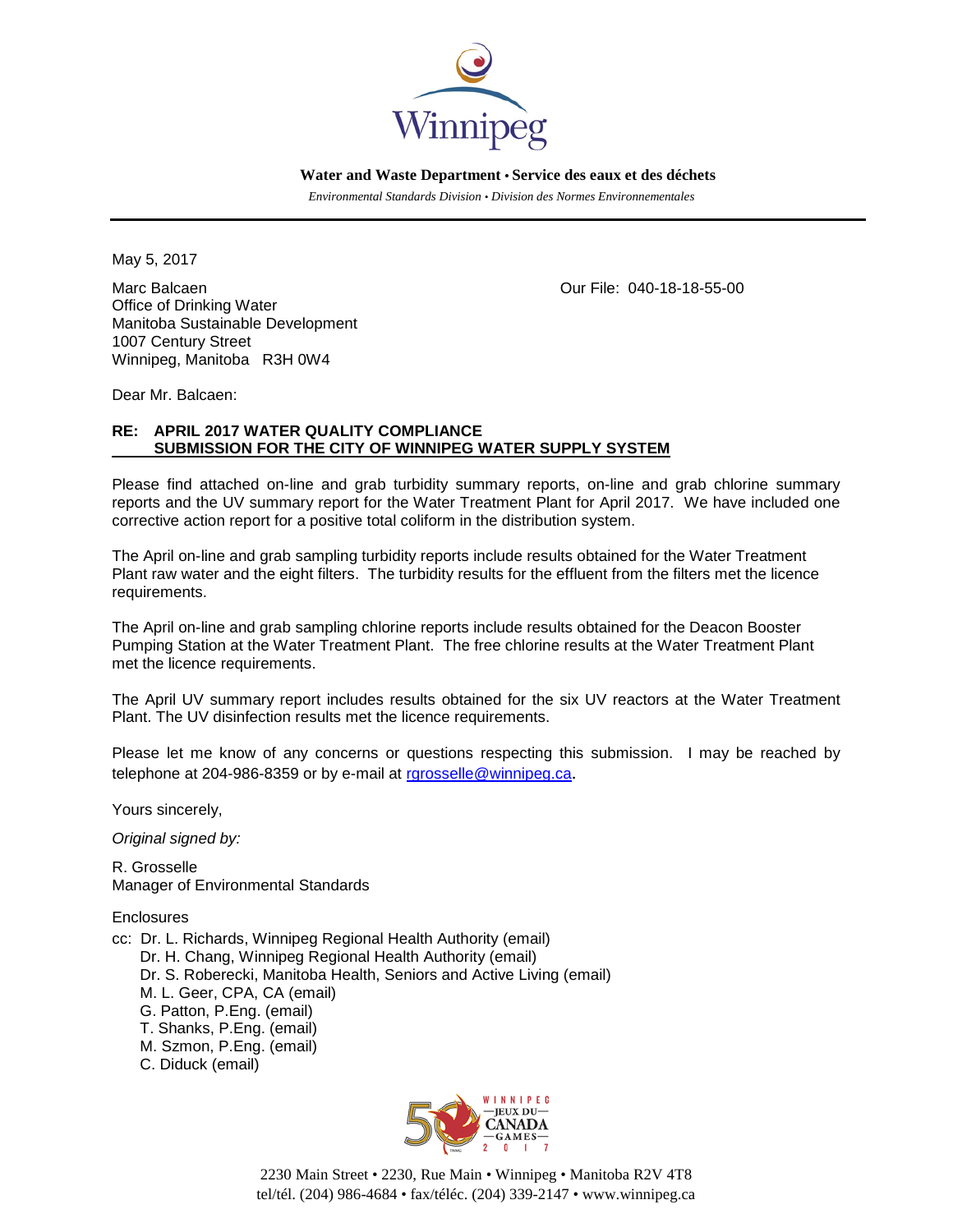

Note: OL-Offline

# **CITY OF WINNIPEG**

### WATER AND WASTE DEPARTMENT

WATER SERVICES

**252.00** Water System Code: Licence Number:

**PWS‐09‐412‐01**

| April 2017                                                                                                                                                                                        | Turbidity (NTU) |           |                                 |      |                               |      |                                    |      |                                 |      |                                 |      |                                 |           |                                 |      |                                 |
|---------------------------------------------------------------------------------------------------------------------------------------------------------------------------------------------------|-----------------|-----------|---------------------------------|------|-------------------------------|------|------------------------------------|------|---------------------------------|------|---------------------------------|------|---------------------------------|-----------|---------------------------------|------|---------------------------------|
|                                                                                                                                                                                                   | Raw             | Filter #1 |                                 |      | Filter #2                     |      | Filter #3                          |      | Filter #4                       |      | Filter #5                       |      | Filter #6                       | Filter #7 |                                 |      | Filter #8                       |
| Date                                                                                                                                                                                              | Avg             | Avg       | Max                             | Avg  | Max                           | Avg  | Max                                | Avg  | Max                             | Avg  | Max                             | Avg  | Max                             | Avg       | Max                             | Avg  | Max                             |
| 1/4/2017                                                                                                                                                                                          | 0.78            | 0.01      | 0.03                            | 0.00 | 0.09                          | 0.03 | 0.12                               | 0.01 | 0.10                            | 0.01 | 0.03                            | 0.01 | 0.10                            | 0.01      | 0.03                            | 0.01 | 0.01                            |
| 2/04/2017                                                                                                                                                                                         | 0.78            | 0.01      | 0.03                            | 0.00 | 0.04                          | 0.03 | 0.05                               | 0.02 | 0.04                            | 0.01 | 0.05                            | 0.01 | 0.06                            | 0.01      | 0.04                            | 0.00 | 0.01                            |
| 3/04/2017                                                                                                                                                                                         | 0.79            | 0.01      | 0.01                            | 0.00 | 0.03                          | 0.04 | 0.11                               | 0.01 | 0.06                            | 0.01 | 0.05                            | 0.01 | 0.02                            | 0.01      | 0.06                            | 0.00 | 0.01                            |
| 4/04/2017                                                                                                                                                                                         | 0.78            | 0.01      | 0.02                            | 0.00 | 0.12                          | 0.02 | 0.11                               | 0.01 | 0.02                            | 0.01 | 0.03                            | 0.01 | 0.08                            | 0.02      | 0.06                            | 0.01 | 0.01                            |
| 5/04/2017                                                                                                                                                                                         | 0.79            | 0.01      | 0.01                            | 0.00 | 0.00                          | 0.04 | 0.06                               | 0.02 | 0.08                            | 0.01 | 0.06                            | 0.01 | 0.02                            | 0.01      | 0.07                            | 0.00 | 0.01                            |
| 6/04/2017                                                                                                                                                                                         | 0.79            | 0.01      | 0.02                            | 0.00 | 0.09                          | 0.03 | 0.10                               | 0.01 | 0.06                            | 0.01 | 0.04                            | 0.01 | 0.07                            | 0.01      | 0.06                            | 0.01 | 0.01                            |
| 7/04/2017                                                                                                                                                                                         | 0.76            | 0.01      | 0.01                            | 0.00 | 0.03                          | 0.02 | 0.09                               | 0.01 | 0.08                            | 0.00 | 0.02                            | 0.01 | 0.06                            | 0.01      | 0.04                            | 0.01 | 0.01                            |
| 8/04/2017                                                                                                                                                                                         | 0.73            | 0.01      | 0.02                            | 0.00 | 0.00                          | 0.02 | 0.05                               | 0.02 | 0.05                            | 0.00 | 0.03                            | 0.01 | 0.05                            | 0.01      | 0.04                            | 0.00 | 0.01                            |
| 9/04/2017                                                                                                                                                                                         | 0.73            | 0.01      | 0.01                            | 0.00 | 0.02                          | 0.02 | 0.07                               | 0.01 | 0.03                            | 0.00 | 0.03                            | 0.01 | 0.02                            | 0.01      | 0.03                            | 0.00 | 0.01                            |
| 10/04/2017                                                                                                                                                                                        | 0.77            | 0.01      | 0.01                            | 0.00 | 0.02                          | 0.02 | 0.09                               | 0.01 | 0.03                            | 0.00 | 0.01                            | 0.01 | 0.06                            | 0.01      | 0.01                            | 0.01 | 0.01                            |
| 11/04/2017                                                                                                                                                                                        | 0.73            | 0.01      | 0.01                            | 0.00 | 0.01                          | 0.02 | 0.28                               | 0.02 | 0.02                            | 0.00 | 0.03                            | 0.00 | 0.02                            | 0.01      | 0.03                            | 0.00 | 0.01                            |
| 12/04/2017                                                                                                                                                                                        | 0.74            | 0.01      | 0.01                            | 0.00 | 0.00                          | 0.03 | 0.08                               | 0.01 | 0.02                            | 0.00 | 0.01                            | 0.01 | 0.01                            | 0.00      | 0.02                            | 0.00 | 0.01                            |
| 13/04/2017                                                                                                                                                                                        | 0.73            | 0.01      | 0.02                            | 0.00 | 0.01                          | 0.02 | 0.08                               | 0.01 | 0.02                            | 0.00 | 0.01                            | 0.01 | 0.02                            | 0.01      | 0.02                            | 0.01 | 0.01                            |
| 14/04/2017                                                                                                                                                                                        | 0.77            | 0.01      | 0.02                            | 0.00 | 0.00                          | 0.04 | 0.05                               | 0.02 | 0.02                            | 0.00 | 0.01                            | 0.00 | 0.01                            | 0.01      | 0.02                            | 0.00 | 0.01                            |
| 15/04/2017                                                                                                                                                                                        | 0.88            | 0.01      | 0.01                            | 0.00 | 0.00                          | 0.04 | 0.10                               | 0.01 | 0.02                            | 0.00 | 0.01                            | 0.01 | 0.04                            | 0.00      | 0.02                            | 0.00 | 0.01                            |
| 16/04/2017                                                                                                                                                                                        | 0.86            | 0.01      | 0.01                            | 0.00 | 0.09                          | 0.03 | 0.10                               | 0.01 | 0.02                            | 0.00 | 0.01                            | 0.01 | 0.04                            | 0.01      | 0.01                            | 0.01 | 0.01                            |
| 17/04/2017                                                                                                                                                                                        | 0.90            | 0.01      | 0.01                            | 0.00 | 0.00                          | 0.05 | 0.06                               | 0.02 | 0.02                            | 0.00 | 0.01                            | 0.01 | 0.02                            | 0.01      | 0.02                            | 0.00 | 0.01                            |
| 18/04/2017                                                                                                                                                                                        | 0.92            | 0.01      | 0.02                            | 0.00 | 0.00                          | 0.05 | 0.10                               | 0.01 | 0.02                            | 0.00 | 0.02                            | 0.01 | 0.04                            | 0.00      | 0.02                            | 0.00 | 0.01                            |
| 19/04/2017                                                                                                                                                                                        | 0.99            | 0.01      | 0.05                            | 0.01 | 0.07                          | 0.03 | 0.10                               | 0.01 | 0.09                            | 0.02 | 0.08                            | 0.01 | 0.04                            | 0.01      | 0.04                            | 0.00 | 0.01                            |
| 20/04/2017                                                                                                                                                                                        | 1.06            | 0.01      | 0.03                            | 0.01 | 0.04                          | 0.07 | 0.09                               | 0.05 | 0.09                            | 0.04 | 0.08                            | 0.01 | 0.02                            | 0.02      | 0.05                            | 0.00 | 0.01                            |
| 21/04/2017                                                                                                                                                                                        | 1.04            | 0.01      | 0.04                            | 0.01 | 0.04                          | 0.06 | 0.12                               | 0.04 | 0.13                            | 0.04 | 0.08                            | 0.01 | 0.04                            | 0.02      | 0.05                            | 0.01 | 0.01                            |
| 22/04/2017                                                                                                                                                                                        | 1.12            | 0.01      | 0.04                            | 0.02 | 0.07                          | 0.07 | 0.13                               | 0.05 | 0.14                            | 0.05 | 0.10                            | 0.01 | 0.05                            | 0.03      | 0.04                            | 0.01 | 0.01                            |
| 23/04/2017                                                                                                                                                                                        | 1.11            | 0.04      | 0.05                            | 0.03 | 0.09                          | 0.10 | 0.20                               | 0.06 | 0.18                            | 0.06 | 0.10                            | 0.02 | 0.10                            | 0.05      | 0.07                            | 0.00 | 0.02                            |
| 24/04/2017                                                                                                                                                                                        | 1.17            | 0.08      | 0.13                            | 0.05 | 0.14                          | 0.11 | 0.19                               | 0.10 | 0.21                            | 0.08 | 0.19                            | 0.04 | 0.09                            | 0.05      | 0.13                            | 0.01 | 0.06                            |
| 25/04/2017                                                                                                                                                                                        | 1.26            | 0.05      | 0.16                            | 0.05 | 0.10                          | 0.08 | 0.15                               | 0.04 | 0.13                            | 0.04 | 0.11                            | 0.05 | 0.14                            | 0.03      | 0.10                            | 0.00 | 0.02                            |
| 26/04/2017                                                                                                                                                                                        | 1.28            | 0.05      | 0.10                            | 0.04 | 0.07                          | 0.05 | 0.11                               | 0.02 | 0.07                            | 0.02 | 0.05                            | 0.03 | 0.08                            | 0.02      | 0.07                            | 0.01 | 0.01                            |
| 27/04/2017                                                                                                                                                                                        | 1.23            | 0.06      | 0.08                            | 0.05 | 0.10                          | 0.07 | 0.13                               | 0.04 | 0.10                            | O/L  | O/L                             | 0.04 | 0.09                            | 0.04      | 0.06                            | 0.01 | 0.02                            |
| 28/04/2017                                                                                                                                                                                        | 1.24            | 0.08      | 0.13                            | 0.05 | 0.11                          | 0.07 | 0.16                               | 0.05 | 0.08                            | O/L  | O/L                             | 0.04 | 0.11                            | 0.04      | 0.09                            | 0.01 | 0.03                            |
| 29/04/2017                                                                                                                                                                                        | 1.18            | 0.07      | 0.14                            | 0.05 | 0.13                          | 0.08 | 0.10                               | 0.05 | 0.11                            | O/L  | O/L                             | 0.05 | 0.15                            | 0.04      | 0.10                            | 0.01 | 0.03                            |
| 30/04/2017                                                                                                                                                                                        | 1.15            | 0.09      | 0.17                            | 0.08 | 0.11                          | 0.12 | 0.20                               | 0.06 | 0.14                            | O/L  | O/L                             | 0.06 | 0.15                            | 0.05      | 0.11                            | 0.01 | 0.05                            |
| Total Number of Measurements Taken, A:<br>Turbidity Standard for Monitoring Location (NTU):<br>Number of Measurements Meeting Standard, B:<br>Compliance with Turbidity Standard, C = B/A X 100%: |                 |           | 224987<br>0.3<br>224987<br>100% |      | 69577<br>0.3<br>69577<br>100% |      | 236442<br>0.3<br>236442<br>100.00% |      | 187895<br>0.3<br>187895<br>100% |      | 218615<br>0.3<br>218615<br>100% |      | 257048<br>0.3<br>257048<br>100% |           | 243508<br>0.3<br>243508<br>100% |      | 256307<br>0.3<br>256307<br>100% |

WATER TREATMENT PLANT TURBIDITY ON‐LINE MONITORING REPORT

File Path: N:\Water Treatment Branch\Administration\Reports\Regulatory Submissions\Turbidity\2017\04-April

Submitted By (Print): D.Merredew

**Signature:** Original Signed by D.Merredew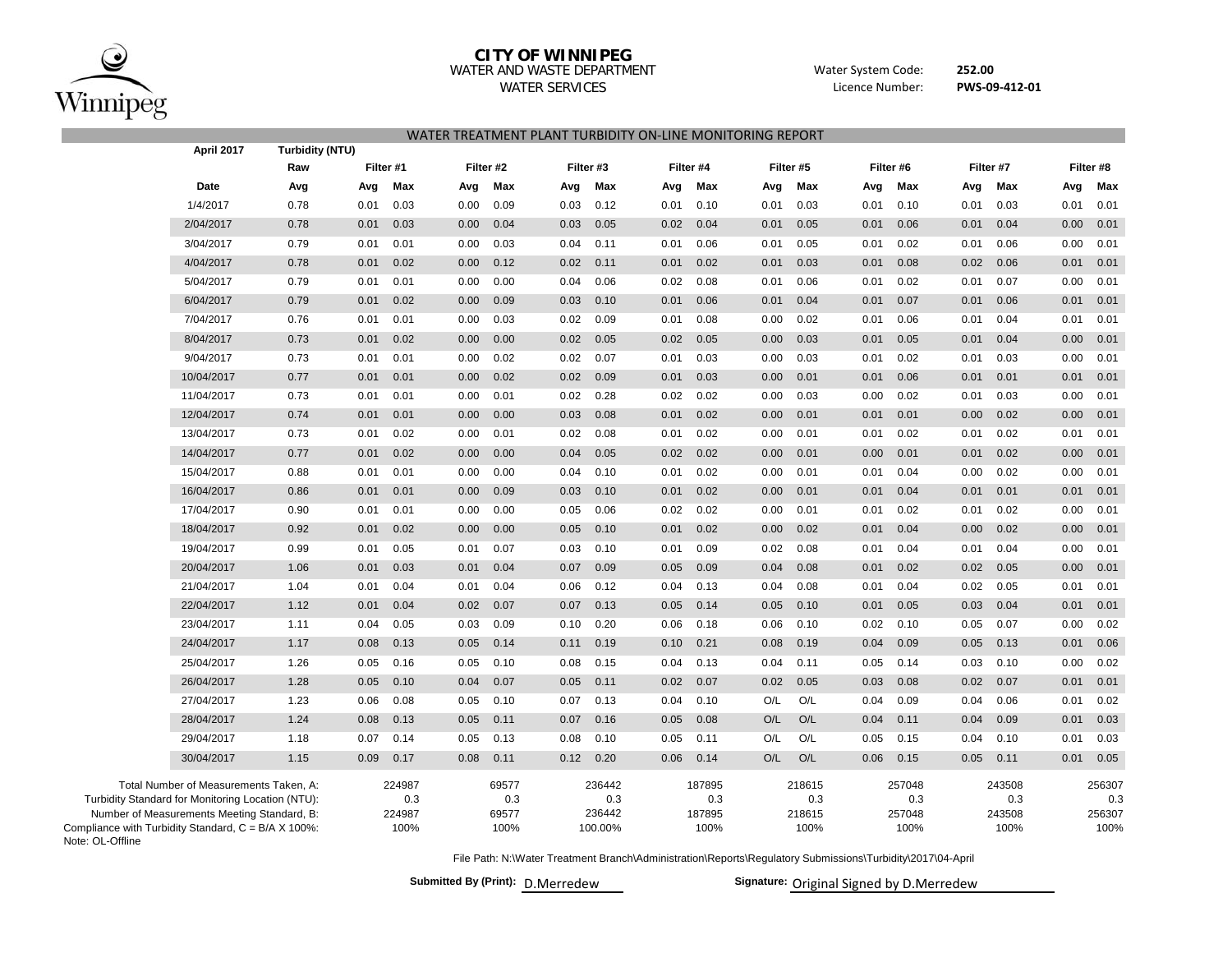

#### CITY OF WINNIPEG WATER AND WASTE DEPARTMENTENVIRONMENTAL STANDARDS DIVISION

#### **WATER TREATMENT PLANT TURBIDITY GRAB MONITORING REPORT**

| Water System Code: 252.00                          |           |                  |           |                     |           |                     |           |                     |           | <b>Turbidity (NTU)</b> |           |                     |           |                     |           |                     |           |                     |
|----------------------------------------------------|-----------|------------------|-----------|---------------------|-----------|---------------------|-----------|---------------------|-----------|------------------------|-----------|---------------------|-----------|---------------------|-----------|---------------------|-----------|---------------------|
| Licence No. PWS-09-412-01                          |           |                  |           |                     |           |                     |           |                     |           |                        |           |                     |           |                     |           |                     |           |                     |
| <b>Date</b>                                        |           | <b>Raw Water</b> |           | Filter <sub>1</sub> |           | Filter <sub>2</sub> |           | Filter <sub>3</sub> |           | Filter <sub>4</sub>    |           | Filter <sub>5</sub> |           | Filter <sub>6</sub> |           | Filter <sub>7</sub> |           | Filter <sub>8</sub> |
|                                                    | Grab      | Analyser         | Grab      | Analyser            | Grab      | Analyser            | Grab      | Analyser            | Grab      | Analyser               | Grab      | Analyser            | Grab      | Analyser            | Grab      | Analyser            | Grab      | Analyser            |
| 01-Apr-2017                                        | <b>NS</b> | <b>NS</b>        | <b>NS</b> | <b>NS</b>           | <b>NS</b> | <b>NS</b>           | <b>NS</b> | <b>NS</b>           | <b>NS</b> | <b>NS</b>              | <b>NS</b> | <b>NS</b>           | <b>NS</b> | <b>NS</b>           | <b>NS</b> | <b>NS</b>           | <b>NS</b> | <b>NS</b>           |
| 02-Apr-2017                                        | <b>NS</b> | <b>NS</b>        | <b>NS</b> | <b>NS</b>           | <b>NS</b> | <b>NS</b>           | <b>NS</b> | <b>NS</b>           | <b>NS</b> | <b>NS</b>              | <b>NS</b> | <b>NS</b>           | <b>NS</b> | <b>NS</b>           | <b>NS</b> | <b>NS</b>           | <b>NS</b> | <b>NS</b>           |
| 03-Apr-2017                                        | 0.62      | 0.76             | 0.08      | <0.02               | 0.08      | <0.02               | 0.09      | 0.04                | 0.10      | < 0.02                 | <b>OL</b> | OL                  | 0.07      | <0.02               | OL        | OL                  | 0.06      | <0.02               |
| 04-Apr-2017                                        | 0.69      | 0.74             | 0.08      | <0.02               | OL        | OL                  | <b>OL</b> | OL                  | 0.09      | < 0.02                 | 0.08      | <0.02               | 0.11      | < 0.02              | 0.07      | <0.02               | 0.07      | <0.02               |
| 05-Apr-2017                                        | 0.59      | 0.78             | 0.07      | <0.02               | 0.08      | <0.02               | 0.09      | 0.05                | 0.09      | < 0.02                 | 0.09      | 0.02                | 0.08      | < 0.02              | OL        | OL                  | OL        | OL                  |
| 06-Apr-2017                                        | 0.56      | 0.79             | 0.08      | <0.02               | 0.09      | <0.02               | <b>OL</b> | OL                  | <b>OL</b> | OL                     | 0.07      | <0.02               | 0.08      | < 0.02              | 0.06      | <0.02               | 0.06      | <0.02               |
| 07-Apr-2017                                        | 0.60      | 0.72             | 0.08      | <0.02               | OL        | <b>OL</b>           | 0.06      | 0.03                | 0.06      | < 0.02                 | 0.07      | <0.02               | OL        | OL                  | 0.09      | <0.02               | 0.06      | <0.02               |
| 08-Apr-2017                                        | <b>NS</b> | <b>NS</b>        | <b>NS</b> | <b>NS</b>           | <b>NS</b> | <b>NS</b>           | <b>NS</b> | <b>NS</b>           | <b>NS</b> | <b>NS</b>              | <b>NS</b> | <b>NS</b>           | <b>NS</b> | <b>NS</b>           | <b>NS</b> | <b>NS</b>           | <b>NS</b> | <b>NS</b>           |
| 09-Apr-2017                                        | <b>NS</b> | <b>NS</b>        | <b>NS</b> | <b>NS</b>           | <b>NS</b> | NS                  | <b>NS</b> | <b>NS</b>           | <b>NS</b> | <b>NS</b>              | <b>NS</b> | <b>NS</b>           | <b>NS</b> | <b>NS</b>           | <b>NS</b> | <b>NS</b>           | <b>NS</b> | <b>NS</b>           |
| 10-Apr-2017                                        | 0.59      | 0.76             | 0.05      | <0.02               | 0.07      | < 0.02              | OL        | OL                  | OL        | OL                     | <0.05     | <0.02               | 0.07      | < 0.02              | 0.05      | <0.02               | 0.05      | <0.02               |
| 11-Apr-2017                                        | 0.55      | 0.70             | OL        | OL                  | < 0.05    | < 0.02              | < 0.05    | 0.03                | < 0.05    | <0.02                  | < 0.05    | <0.02               | OL        | OL                  | 0.05      | < 0.02              | 0.06      | <0.02               |
| 12-Apr-2017                                        | 0.58      | 0.70             | < 0.05    | <0.02               | < 0.05    | < 0.02              | 0.05      | 0.03                | 0.06      | < 0.02                 | OL        | OL                  | < 0.05    | < 0.02              | OL        | <b>OL</b>           | < 0.05    | <0.02               |
| 13-Apr-2017                                        | 0.55      | 0.76             | 0.06      | <0.02               | OL        | OL                  | OL        | OL                  | < 0.05    | < 0.02                 | <0.05     | <0.02               | 0.06      | < 0.02              | 0.05      | <0.02               | < 0.05    | <0.02               |
| 14-Apr-2017                                        | <b>NS</b> | <b>NS</b>        | <b>NS</b> | <b>NS</b>           | <b>NS</b> | <b>NS</b>           | 0.05      | 0.04                | <b>NS</b> | <b>NS</b>              | <b>NS</b> | <b>NS</b>           | <b>NS</b> | <b>NS</b>           | <b>NS</b> | <b>NS</b>           | <b>NS</b> | <b>NS</b>           |
| 15-Apr-2017                                        | NS        | <b>NS</b>        | <b>NS</b> | <b>NS</b>           | <b>NS</b> | <b>NS</b>           | <b>NS</b> | <b>NS</b>           | <b>NS</b> | <b>NS</b>              | <b>NS</b> | <b>NS</b>           | <b>NS</b> | <b>NS</b>           | <b>NS</b> | <b>NS</b>           | <b>NS</b> | $_{\rm NS}$         |
| 16-Apr-2017                                        | <b>NS</b> | <b>NS</b>        | <b>NS</b> | <b>NS</b>           | <b>NS</b> | <b>NS</b>           | <b>NS</b> | <b>NS</b>           | <b>NS</b> | <b>NS</b>              | <b>NS</b> | <b>NS</b>           | <b>NS</b> | <b>NS</b>           | <b>NS</b> | <b>NS</b>           | <b>NS</b> | <b>NS</b>           |
| 17-Apr-2017                                        | NS        | <b>NS</b>        | <b>NS</b> | <b>NS</b>           | <b>NS</b> | <b>NS</b>           | <b>NS</b> | <b>NS</b>           | <b>NS</b> | <b>NS</b>              | <b>NS</b> | <b>NS</b>           | <b>NS</b> | <b>NS</b>           | 0.08      | 0.01                | <b>NS</b> | <b>NS</b>           |
| 18-Apr-2017                                        | 0.72      | 0.88             | 0.09      | <0.02               | 0.06      | < 0.02              | 0.09      | 0.07                | 0.08      | < 0.02                 | OL        | OL                  | 0.08      | <0.02               | OL        | OL                  | 0.05      | < 0.02              |
| 19-Apr-2017                                        | 0.87      | 1.07             | 0.06      | <0.02               | 0.06      | 0.02                | < 0.05    | 0.06                | 0.06      | 0.06                   | <0.05     | 0.05                | OL        | <b>OL</b>           | 0.05      | 0.02                | 0.05      | <0.02               |
| 20-Apr-2017                                        | 0.68      | 0.97             | OL        | OL                  | < 0.05    | <0.02               | 0.05      | 0.07                | 0.05      | 0.06                   | 0.06      | 0.06                | 0.05      | <0.02               | 0.06      | 0.03                | OL        | OL                  |
| 21-Apr-2017                                        | 0.66      | 1.00             | 0.05      | <0.02               | < 0.05    | < 0.02              | 0.06      | 0.08                | 0.07      | 0.08                   | OL        | OL                  | 0.05      | 0.02                | OL        | OL                  | < 0.05    | <0.02               |
| 22-Apr-2017                                        | NS        | <b>NS</b>        | <b>NS</b> | <b>NS</b>           | <b>NS</b> | NS                  | <b>NS</b> | <b>NS</b>           | <b>NS</b> | <b>NS</b>              | < 0.05    | 0.07                | <b>NS</b> | <b>NS</b>           | <b>NS</b> | <b>NS</b>           | <b>NS</b> | $_{\rm NS}$         |
| 23-Apr-2017                                        | NS        | <b>NS</b>        | <b>NS</b> | <b>NS</b>           | <b>NS</b> | NS                  | <b>NS</b> | <b>NS</b>           | <b>NS</b> | <b>NS</b>              | 0.10      | 0.07                | <b>NS</b> | <b>NS</b>           | <b>NS</b> | <b>NS</b>           | <b>NS</b> | $_{\rm NS}$         |
| 24-Apr-2017                                        | 1.03      | 1.13             | 0.13      | 0.10                | OL        | OL                  | 0.12      | 0.09                | 0.12      | 0.07                   | 0.11      | 0.06                | 0.10      | 0.07                | 0.13      | 0.07                | OL        | OL                  |
| 25-Apr-2017                                        | 0.72      | 1.24             | OL        | OL                  | 0.12      | 0.07                | 0.13      | 0.09                | 0.14      | 0.08                   | 0.11      | 0.07                | 0.11      | 0.07                | OL        | OL                  | 0.09      | < 0.02              |
| 26-Apr-2017                                        | 0.74      | 1.28             | OL        | OL                  | 0.07      | 0.04                | 0.08      | 0.06                | 0.10      | 0.06                   | OL        | OL                  | 0.08      | 0.05                | 0.07      | 0.02                | 0.07      | < 0.02              |
| 27-Apr-2017                                        | 0.68      | 1.20             | 0.09      | 0.06                | 0.10      | 0.05                | 0.13      | 0.09                | 0.08      | 0.04                   | OL        | OL                  | OL        | OL                  | 0.08      | 0.02                | 0.07      | < 0.02              |
| 28-Apr-2017                                        | 0.78      | 1.25             | 0.10      | 0.07                | OL        | OL                  | 0.09      | 0.07                | 0.09      | 0.06                   | OL        | OL                  | 0.07      | 0.05                | 0.08      | 0.03                | 0.09      | 0.02                |
| 29-Apr-2017                                        | <b>NS</b> | <b>NS</b>        | <b>NS</b> | <b>NS</b>           | <b>NS</b> | <b>NS</b>           | <b>NS</b> | <b>NS</b>           | <b>NS</b> | <b>NS</b>              | OL        | OL                  | <b>NS</b> | <b>NS</b>           | <b>NS</b> | <b>NS</b>           | <b>NS</b> | <b>NS</b>           |
| 30-Apr-2017                                        | <b>NS</b> | <b>NS</b>        | <b>NS</b> | <b>NS</b>           | <b>NS</b> | <b>NS</b>           | <b>NS</b> | <b>NS</b>           | <b>NS</b> | <b>NS</b>              | <b>NS</b> | <b>NS</b>           | <b>NS</b> | <b>NS</b>           | <b>NS</b> | <b>NS</b>           | <b>NS</b> | <b>NS</b>           |
| Total number of measurements taken, A:             |           |                  | 13        |                     | 9         |                     | 13        |                     | 14        |                        | 8         |                     | 13        |                     | 13        |                     | 12        |                     |
| Turbidity Standard for Monitoring Location (NTU):  |           |                  | 0.30      |                     | 0.30      |                     | 0.30      |                     | 0.30      |                        | 0.30      |                     | 0.30      |                     | 0.30      |                     | 0.30      |                     |
| Number of measurements meeting standard, B:        |           |                  | 13        |                     | 9         |                     | 13        |                     | 14        |                        | 8         |                     | 13        |                     | 13        |                     | 12        |                     |
| Compliance with Turbidity Standard, C= B/A X 100%: |           |                  | 100%      |                     | 100%      |                     | 100%      |                     | 100%      |                        | 100%      |                     | 100%      |                     | 100%      |                     | 100%      |                     |

NS: No Sample NA: Not Analyzed OL: Off-Line

**Comments:**<br>There was an increased requirement for filter maintenance due to thermal turnover at Shoal Lake. Filter 5 was offline for maintenance April 26-29/17.

**H.Demchenko**

**Approved in LIMS By: C.Diduck** 

Printed From : N:\WQ Data\Routine Water Quality\2015\Turbidity.xls File: WQR3

Date Approved: 5-May-17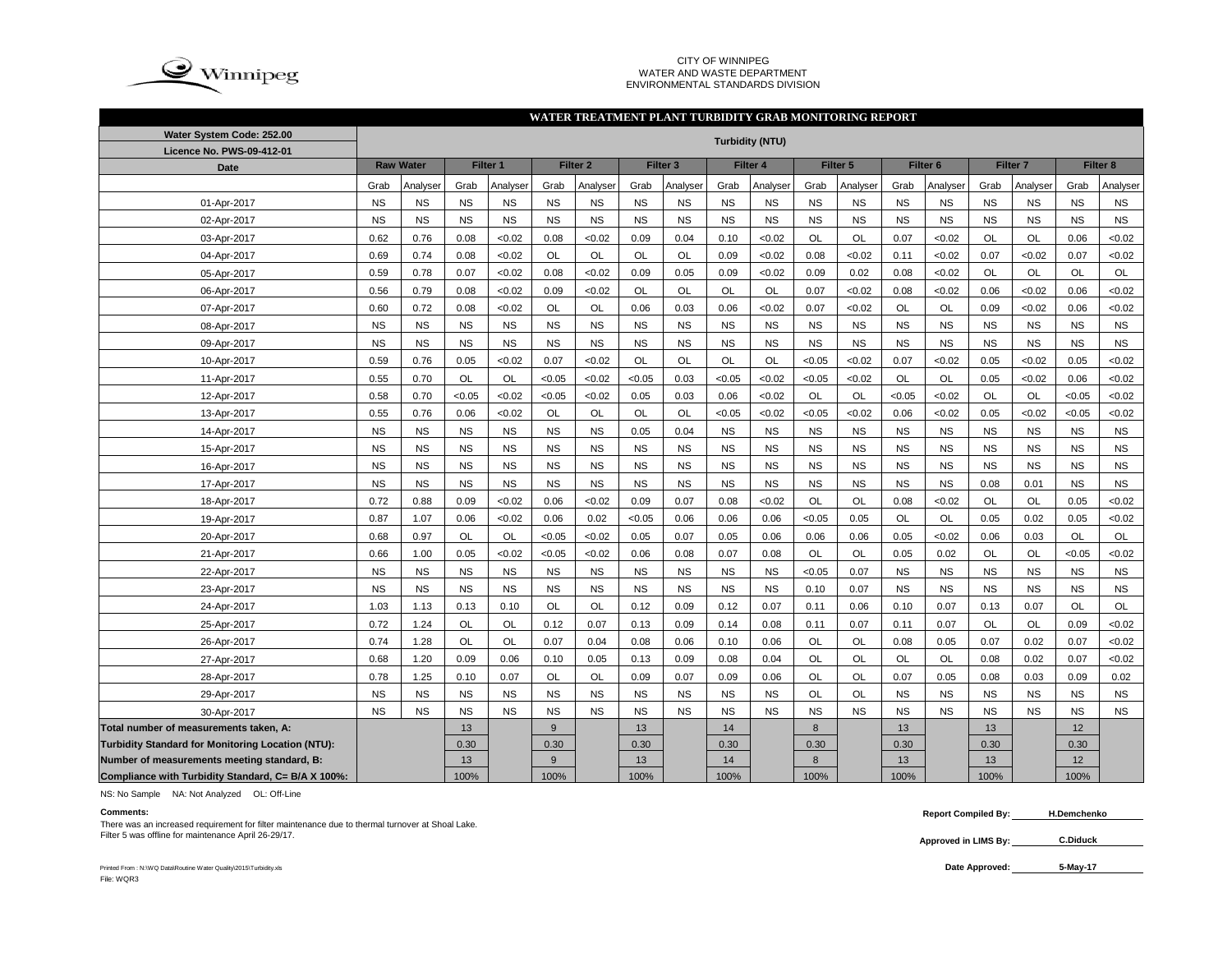

# **City of Winnipeg**

Water and Waste Department

Water Services

## WATER TREATMENT PLANT FREE CHLORINE ON-LINE MONITORING REPORT Deacon Booster Pumping Station

| Water System Code:     |  |
|------------------------|--|
| Licence Number:        |  |
| <b>Report Created:</b> |  |

Water System Code: **252.00** Licence Number: **PWS-09-412-01**

01 May 2017 **Report Period: April 2017** 

|                                             |         | <b>BRANCH1</b><br>[mg/L] |         | <b>BRANCH2</b><br>[mg/L] |
|---------------------------------------------|---------|--------------------------|---------|--------------------------|
| Date                                        | Average | Minimum                  | Average | Minimum                  |
| 1/04/2017                                   | 1.05    | 1.00                     | 1.07    | 0.99                     |
| 2/04/2017                                   | 0.99    | 0.93                     | 0.97    | 0.91                     |
| 3/04/2017                                   | 0.95    | 0.89                     | 0.91    | 0.85                     |
| 4/04/2017                                   | 0.90    | 0.86                     | 0.89    | 0.81                     |
| 5/04/2017                                   | 0.99    | 0.88                     | 0.94    | 0.84                     |
| 6/04/2017                                   | 1.01    | 0.91                     | 1.02    | 0.87                     |
| 7/04/2017                                   | 1.07    | 0.99                     | 1.21    | 1.13                     |
| 8/04/2017                                   | 1.03    | 0.92                     | 1.15    | 1.04                     |
| 9/04/2017                                   | 0.95    | 0.89                     | 1.08    | 1.03                     |
| 10/04/2017                                  | 0.94    | 0.90                     | 1.02    | 0.94                     |
| 11/04/2017                                  | 0.96    | 0.85                     | 0.99    | 0.87                     |
| 12/04/2017                                  | 0.98    | 0.90                     | 1.04    | 0.98                     |
| 13/04/2017                                  | 1.01    | 0.86                     | 1.02    | 0.69                     |
| 14/04/2017                                  | 1.00    | 0.94                     | 0.98    | 0.93                     |
| 15/04/2017                                  | 1.01    | 0.94                     | 1.01    | 0.89                     |
| 16/04/2017                                  | 1.04    | 0.97                     | 1.06    | 1.00                     |
| 17/04/2017                                  | 1.03    | 0.94                     | 1.05    | 0.99                     |
| 18/04/2017                                  | 1.02    | 0.97                     | 1.07    | 1.02                     |
| 19/04/2017                                  | 1.26    | 0.83                     | 1.33    | 1.09                     |
| 20/04/2017                                  | 1.07    | 0.96                     | 1.00    | 0.86                     |
| 21/04/2017                                  | 1.08    | 0.94                     | 0.97    | 0.85                     |
| 22/04/2017                                  | 1.14    | 1.08                     | 1.00    | 0.95                     |
| 23/04/2017                                  | 1.05    | 0.95                     | 0.92    | 0.85                     |
| 24/04/2017                                  | 0.96    | 0.86                     | 0.92    | 0.80                     |
| 25/04/2017                                  | 0.98    | 0.93                     | 1.03    | 0.93                     |
| 26/04/2017                                  | 1.07    | 0.94                     | 1.12    | 1.00                     |
| 27/04/2017                                  | 1.09    | 0.99                     | 1.05    | 0.95                     |
| 28/04/2017                                  | 1.06    | 1.00                     | 0.98    | 0.91                     |
| 29/04/2017                                  | 1.01    | 0.91                     | 0.99    | 0.92                     |
| 30/04/2017                                  | 1.01    | 0.95                     | 1.01    | 0.96                     |
| Total Number of Measurements, A:            |         | 20876                    |         | 20826                    |
| Minimum Free Chlorine Standard:             |         | 0.5                      |         | 0.5                      |
| Number of Measurements Meeting Standard, B: |         | 20876                    |         | 20826                    |
| COMPLIANCE, $C = B/A \times 100\%$ :        |         | 100.00                   |         | 100.00                   |

File Path: N:\Water Treatment Branch\Administration\Reports\Regulatory Submissions\Chlorine\2017\04-April

Submitted By (Print):

D.Minor Signature: Original Signed by D.Minor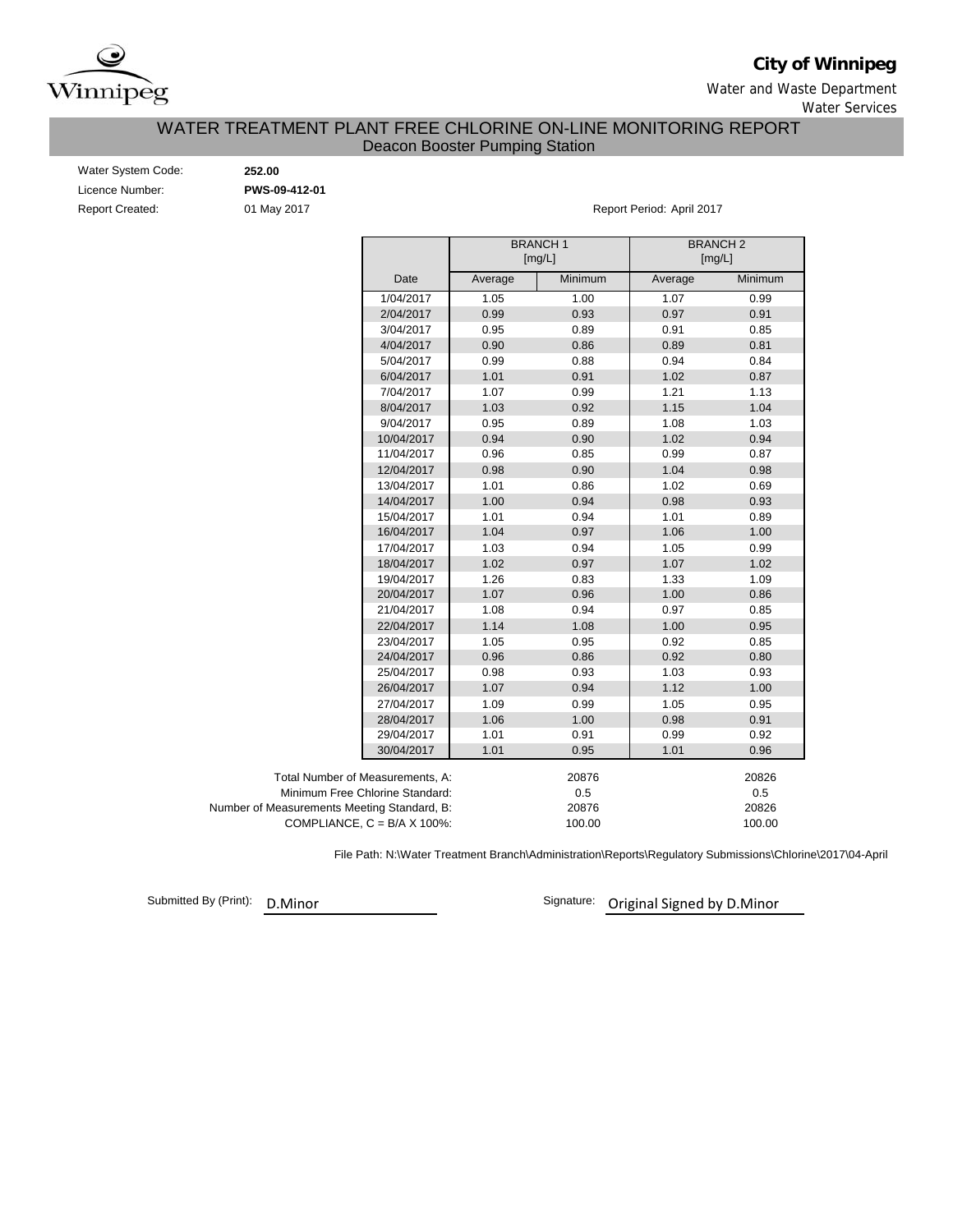| $\bullet$ Winnipeg                                |                                                       |                                         | WATER AND WASTE DEPARTMENT<br>ENVIRONMENTAL STANDARDS DIVISION |           |                                                |                                 |  |  |  |  |  |  |
|---------------------------------------------------|-------------------------------------------------------|-----------------------------------------|----------------------------------------------------------------|-----------|------------------------------------------------|---------------------------------|--|--|--|--|--|--|
|                                                   |                                                       |                                         |                                                                |           |                                                |                                 |  |  |  |  |  |  |
|                                                   | WATER TREATMENT PLANT CHLORINE GRAB MONITORING REPORT |                                         |                                                                |           |                                                |                                 |  |  |  |  |  |  |
| Water System Code: 252.00                         |                                                       | Deacon Booster Pumping Station Branch 1 |                                                                |           | <b>Deacon Booster Pumping Station Branch 2</b> |                                 |  |  |  |  |  |  |
| Licence No. PWS-09-412-01                         |                                                       |                                         |                                                                |           |                                                |                                 |  |  |  |  |  |  |
| <b>Date</b>                                       |                                                       | Free Chlorine (mg/L)                    | <b>Total Chlorine</b><br>(mg/L)                                |           | Free Chlorine (mg/L)                           | <b>Total Chlorine</b><br>(mg/L) |  |  |  |  |  |  |
|                                                   | Analyser                                              | Grab                                    | Grab                                                           | Analyser  | Grab                                           | Grab                            |  |  |  |  |  |  |
| 01-Apr-2017                                       | <b>NS</b>                                             | <b>NS</b>                               | $_{\rm NS}$                                                    | <b>NS</b> | <b>NS</b>                                      | <b>NS</b>                       |  |  |  |  |  |  |
| 02-Apr-2017                                       | <b>NS</b>                                             | <b>NS</b>                               | <b>NS</b>                                                      | <b>NS</b> | <b>NS</b>                                      | <b>NS</b>                       |  |  |  |  |  |  |
| 03-Apr-2017                                       | 0.94                                                  | 1.05                                    | 1.21                                                           | 0.92      | 1.05                                           | 1.19                            |  |  |  |  |  |  |
| 04-Apr-2017                                       | 0.90                                                  | 0.94                                    | 1.15                                                           | 0.91      | 0.99                                           | 1.13                            |  |  |  |  |  |  |
| 05-Apr-2017                                       | 0.92                                                  | 1.02                                    | 1.07                                                           | 0.91      | 0.98                                           | 1.16                            |  |  |  |  |  |  |
| 06-Apr-2017                                       | 0.98                                                  | 1.05                                    | 1.22                                                           | 1.05      | 1.12                                           | 1.31                            |  |  |  |  |  |  |
| 07-Apr-2017                                       | 1.07                                                  | 1.14                                    | 1.35                                                           | 1.20      | 1.26                                           | 1.46                            |  |  |  |  |  |  |
| 08-Apr-2017                                       | <b>NS</b>                                             | <b>NS</b>                               | <b>NS</b>                                                      | <b>NS</b> | <b>NS</b>                                      | <b>NS</b>                       |  |  |  |  |  |  |
| 09-Apr-2017                                       | <b>NS</b>                                             | <b>NS</b>                               | <b>NS</b>                                                      | <b>NS</b> | <b>NS</b>                                      | <b>NS</b>                       |  |  |  |  |  |  |
| 10-Apr-2017                                       | 0.98                                                  | 1.08                                    | 1.20                                                           | 1.10      | 1.19                                           | 1.29                            |  |  |  |  |  |  |
| 11-Apr-2017                                       | 0.96                                                  | 1.01                                    | 1.16                                                           | 0.94      | 0.95                                           | 1.17                            |  |  |  |  |  |  |
| 12-Apr-2017                                       | 1.04                                                  | 1.09                                    | 1.26                                                           | 1.07      | 1.11                                           | 1.27                            |  |  |  |  |  |  |
| 13-Apr-2017                                       | 0.92                                                  | 1.02                                    | 1.15                                                           | 1.01      | 1.11                                           | 1.22                            |  |  |  |  |  |  |
| 14-Apr-2017                                       | <b>NS</b>                                             | <b>NS</b>                               | <b>NS</b>                                                      | <b>NS</b> | <b>NS</b>                                      | <b>NS</b>                       |  |  |  |  |  |  |
| 15-Apr-2017                                       | <b>NS</b>                                             | <b>NS</b>                               | NS                                                             | <b>NS</b> | <b>NS</b>                                      | <b>NS</b>                       |  |  |  |  |  |  |
| 16-Apr-2017                                       | <b>NS</b>                                             | <b>NS</b>                               | <b>NS</b>                                                      | <b>NS</b> | <b>NS</b>                                      | <b>NS</b>                       |  |  |  |  |  |  |
| 17-Apr-2017                                       | <b>NS</b>                                             | <b>NS</b>                               | <b>NS</b>                                                      | <b>NS</b> | <b>NS</b>                                      | <b>NS</b>                       |  |  |  |  |  |  |
| 18-Apr-2017                                       | 1.03                                                  | 1.05                                    | 1.18                                                           | 1.07      | 1.10                                           | 1.29                            |  |  |  |  |  |  |
| 19-Apr-2017                                       | 1.69                                                  | 1.61                                    | 1.89                                                           | 1.66      | 1.71                                           | 1.95                            |  |  |  |  |  |  |
| 20-Apr-2017                                       | 1.12                                                  | 1.09                                    | 1.27                                                           | 0.95      | 1.03                                           | 1.19                            |  |  |  |  |  |  |
| 21-Apr-2017                                       | 1.09                                                  | 1.10                                    | 1.28                                                           | 0.96      | 1.02                                           | 1.17                            |  |  |  |  |  |  |
| 22-Apr-2017                                       | <b>NS</b>                                             | <b>NS</b>                               | <b>NS</b>                                                      | <b>NS</b> | <b>NS</b>                                      | <b>NS</b>                       |  |  |  |  |  |  |
| 23-Apr-2017                                       | <b>NS</b>                                             | <b>NS</b>                               | <b>NS</b>                                                      | <b>NS</b> | <b>NS</b>                                      | <b>NS</b>                       |  |  |  |  |  |  |
| 24-Apr-2017                                       | 0.97                                                  | 1.09                                    | 1.23                                                           | 0.93      | 1.05                                           | 1.19                            |  |  |  |  |  |  |
| 25-Apr-2017                                       | 0.95                                                  | 1.02                                    | 1.21                                                           | 0.98      | 0.99                                           | 1.17                            |  |  |  |  |  |  |
| 26-Apr-2017                                       | 1.10                                                  | 1.15                                    | 1.33                                                           | 1.07      | 1.10                                           | 1.28                            |  |  |  |  |  |  |
| 27-Apr-2017                                       | 1.09                                                  | 1.16                                    | 1.33                                                           | 1.00      | 1.14                                           | 1.27                            |  |  |  |  |  |  |
| 28-Apr-2017                                       | 1.09                                                  | 1.10                                    | 1.25                                                           | 0.99      | 1.05                                           | 1.23                            |  |  |  |  |  |  |
| 29-Apr-2017                                       | <b>NS</b>                                             | ${\sf NS}$                              | $_{\rm NS}$                                                    | NS        | $_{\rm NS}$                                    | <b>NS</b>                       |  |  |  |  |  |  |
| 30-Apr-2017                                       | <b>NS</b>                                             | <b>NS</b>                               | <b>NS</b>                                                      | <b>NS</b> | <b>NS</b>                                      | <b>NS</b>                       |  |  |  |  |  |  |
| Total number of measurements taken, A:            |                                                       | 18                                      |                                                                |           | 18                                             |                                 |  |  |  |  |  |  |
| Chlorine Standard for Monitoring Location (mg/L): |                                                       | 0.50                                    |                                                                |           | 0.50                                           |                                 |  |  |  |  |  |  |
| Number of measurements meeting standard, B:       |                                                       | 18                                      |                                                                |           | 18                                             |                                 |  |  |  |  |  |  |
| Compliance with Chlorine Standard, C= B/A X 100%: |                                                       | 100%                                    |                                                                |           | 100%                                           |                                 |  |  |  |  |  |  |

CITY OF WINNIPEG

NS: No Sample NA: Not Analyzed OL: Off-Line

 $\overline{\phantom{0}}$ 

| <b>Comments</b> | …omniled Bv<br>Renori | าchenko |
|-----------------|-----------------------|---------|
|-----------------|-----------------------|---------|

**C.Diduck**

Printed From : N:\WQ Data\Routine Water Quality\2016\Chlorine.xls **Date Approved:** Date Approved: File: WQR3

**Approved in LIMS By:**

**5-May-17**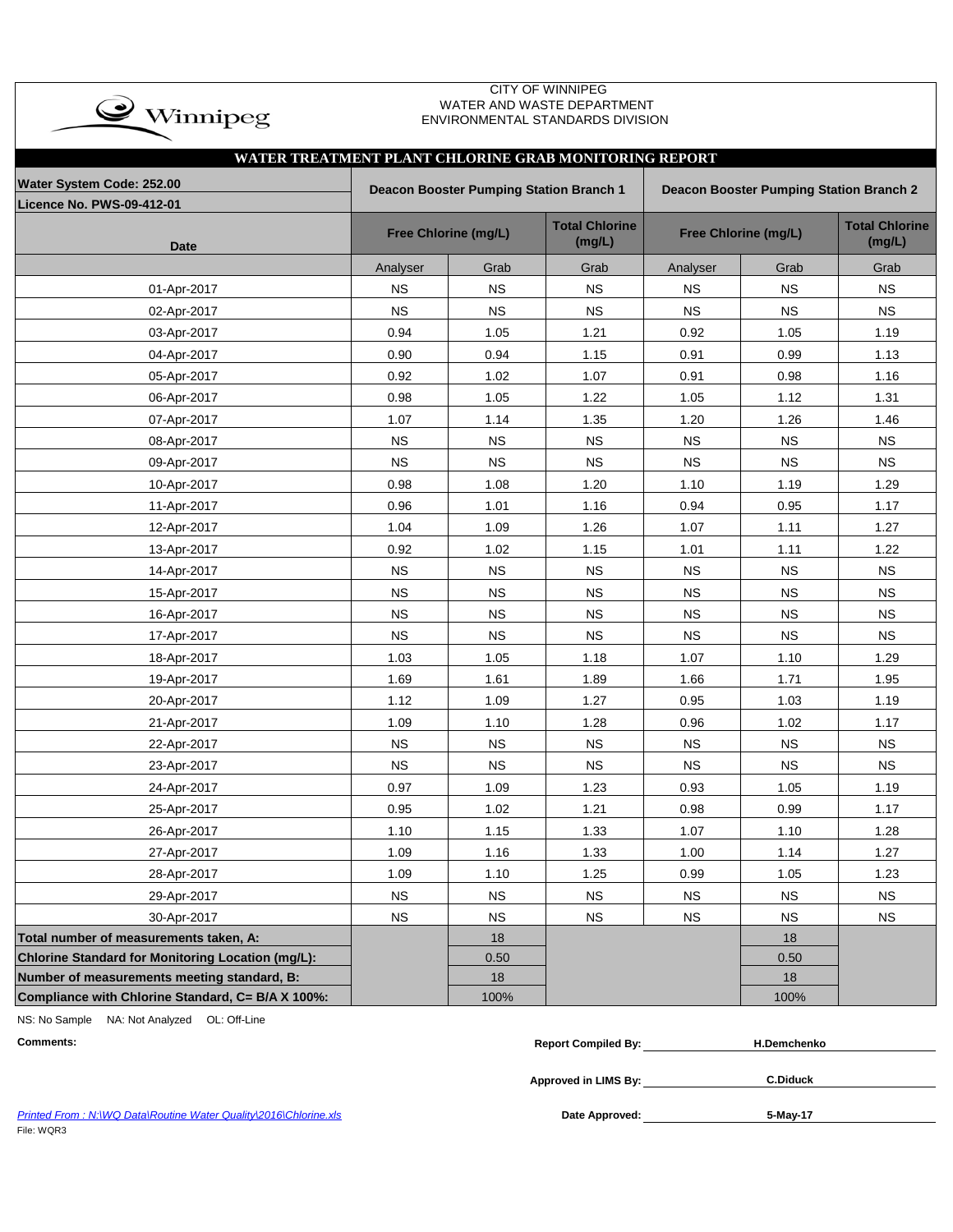

WATER AND WASTE DEPARTMENT Licence Number: **PWS-09-412-01 CITY OF WINNIPEG** Water System Code: **252.00 CITY OF WINNIPEG**<br>WATER AND WASTE DEPARTMENT<br>WATER SERVICES WATER SERVICES

Monday, May 01, 2017

Report Created:

Report Period: April 2017

WATER TREATMENT PLANT UV REPORT WATER TREATMENT PLANT UV REPORT

Report Period: **April 2017** Report Created: **Monday, May 01, 2017**

|                  | Transmittance |                                |       | UVR-D100A         |         |           | <b>UVR-D200A</b> |         |         |           | UVR-D300A         |        |        |                    | UVR-D400A         |        |               |       | UVR-D500A         |        |           | UVR-D600A        |         |         |           | Total             |         |             | % Volume   |
|------------------|---------------|--------------------------------|-------|-------------------|---------|-----------|------------------|---------|---------|-----------|-------------------|--------|--------|--------------------|-------------------|--------|---------------|-------|-------------------|--------|-----------|------------------|---------|---------|-----------|-------------------|---------|-------------|------------|
| Date             | %             |                                |       | Water Volume [ML] |         |           | Water Volume [MI |         |         |           | Vater Volume [ML] |        |        |                    | Water Volume [ML] |        |               |       | Water Volume [ML] |        |           | Water Volume IML |         |         |           | Water Volume [ML] |         |             | Treated To |
|                  |               | <b><i><u>Jntreated</u></i></b> | Below | P                 | Total   | Untreated | Below            | م       | Total   | Untreated | Below             | ء      | Total  | Below<br>Untreated | P                 | Total  | Untreated     | Below | ۴                 | Total  | Untreated | Below            | ٩       | Total   | Untreated | Below             | ء       | Total       | Dose       |
| 01/04/201        | 94.90         | 0.00                           | 0.00  | 71.75             | 71.75   | 0.00      | 0.00             | 0.00    | 0.00    | 0.00      | 0.00              | 48.11  | 48.11  | 0.00               | 0.00              | 0.00   | 0.00<br>0.00  | 0.00  | 0.00              | 0.00   | 0.00      | 0.00             | 60.14   | 60.14   | 0.00      | 0.00              | 180.00  | 180.00      | 100.00     |
| 02/04/2017       | 94.61         | 0.00                           | 0.00  | 71.61             | 71.61   | 0.00      | 0.00             | 0.00    | 0.00    | 0.00      | 0.00              | 48.03  | 48.03  | 0.00               | 0.00              | 0.00   | 0.00<br>0.00  | 0.00  | 0.00              | 0.00   | 0.00      | 0.00             | 60.38   | 60.38   | 0.00      | 0.00              | 180.02  | 180.02      | 100.00     |
| 03/04/201        | 95.12         | 0.00                           | 0.00  | 69.17             | 69.17   | 0.00      | 0.00             | 0.00    | 0.00    | 0.00      | 0.00              | 46.25  | 46.25  | 0.00               | 0.00              | 0.00   | 0.00<br>0.00  | 0.00  | 0.00              | 0.00   | 0.00      | 0.00             | 54.84   | 54.84   | 0.00      | 0.00              | 170.26  | 170.26      | 100.00     |
| 04/04/2017       | 95.32         | 0.00                           | 0.00  | 26.47             | 26.47   | 0.00      | 0.00             | 43.21   | 43.21   | 0.00      | 0.00              | 44.38  | 44.38  | 0.00               | 0.00              | 0.00   | 0.32<br>0.00  | 0.32  | 0.26              | 0.90   | 0.04      | 0.04             | 51.07   | 51.15   | 0.36      | 0.36              | 165.39  | 166.12      | 99.57      |
| 05/04/201        | 95.14         | 0.00                           | 0.00  | 26.72             | 26.72   | 0.00      | 0.00             | 43.83   | 43.83   | 0.00      | 0.00              | 44.81  | 44.81  | 0.00               | 0.00              | 0.00   | 0.00<br>0.00  | 0.00  | 39.62             | 39.62  | 0.00      | 0.00             | 16.67   | 16.67   | 0.00      | 0.00              | 171.66  | 171.66      | 100.00     |
| 06/04/201        | 95.42         | 0.00                           | 0.00  | 52.41             | 52.41   | 0.00      | 0.00             | 41.56   | 41.56   | 0.00      | 0.00              | 57.74  | 57.74  | 0.00               | 0.00              | 0.00   | 1.86<br>0.00  | 1.86  | 20.13             | 23.86  | 0.00      | 0.00             | 0.00    | 0.00    | 1.86      | 1.86              | 171.84  | 175.57      | 97.88      |
| 07/04/201        | 95.52         | 0.00                           | 0.00  | 49.94             | 49.94   | 0.00      | 0.00             | 70.70   | 70.70   | 0.00      | 0.00              | 72.96  | 72.96  | 0.00               | 0.00              | 0.00   | 0.00<br>0.00  | 0.00  | 0.00              | 0.00   | 0.00      | 0.00             | 0.00    | 0.00    | 0.00      | 0.00              | 193.60  | 193.60      | 100.00     |
| 08/04/201        | 96.10         | 0.00                           | 0.00  | 51.21             | 51.21   | 0.00      | 0.00             | 72.41   | 72.41   | 0.00      | 0.00              | 74.40  | 74.40  | 0.00               | 0.00              | 0.00   | 0.00<br>0.00  | 0.00  | 0.00              | 0.00   | 0.00      | 0.00             | 0.00    | 0.00    | 0.00      | 0.00              | 198.02  | 198.02      | 100.00     |
| 09/04/201        | 96.54         | 0.00                           | 0.00  | 51.08             | 51.08   | 0.00      | 0.00             | 72.58   | 72.58   | 0.00      | 0.00              | 74.38  | 74.38  | 0.00               | 0.00              | 0.00   | 0.00<br>0.00  | 0.00  | 0.00              | 0.00   | 0.00      | 0.00             | 0.00    | 0.00    | 0.00      | 0.00              | 198.04  | 198.04      | 100.00     |
| 10/04/201        | 96.54         | 0.00                           | 0.00  | 51.61             | 51.61   | 0.00      | 0.00             | 72.75   | 72.75   | 0.00      | 0.00              | 38.70  | 38.70  | 0.00               | 0.00              | 0.00   | 0.00<br>0.00  | 0.00  | 34.72             | 34.72  | 0.00      | 0.00             | 0.00    | 0.00    | 0.00      | 0.00              | 197.78  | 197.78      | 100.00     |
| 11/04/201        | 96.68         | 0.00                           | 0.00  | 49.70             | 49.70   | 0.00      | 0.00             | 68.61   | 68.61   | 0.09      | 0.09              | 3.85   | 4.03   | 0.00               | 0.00              | 0.00   | 0.16<br>0.00  | 0.16  | 36.54             | 36.86  | 0.00      | 0.00             | 29.03   | 29.03   | 0.25      | 0.25              | 187.74  | 188.24      | 99.73      |
| 12/04/201        | 96.63         | 0.00                           | 0.19  | 13.68             | 13.87   | 0.00      | 0.00             | 47.61   | 47.61   | 0.00      | 0.00              | 39.53  | 39.53  | 0.00               | 0.00              | 0.00   | 0.00<br>0.00  | 0.00  | 0.00              | 0.00   | 0.00      | 0.00             | 72.91   | 72.91   | 0.00      | 0.19              | 173.74  | 173.92      | 99.89      |
| 13/04/2017       | 96.79         | 0.00                           | 0.00  | 0.00              | 0.00    | 0.00      | 0.00             | 39.83   | 39.83   | 0.13      | 0.13              | 3.62   | 3.87   | 0.00               | 0.00              | 0.00   | 0.00<br>0.00  | 0.00  | 46.28             | 46.28  | 0.00      | 0.00             | 83.72   | 83.72   | 0.13      | 0.13              | 173.45  | 173.70      | 99.86      |
| 14/04/2017       | 96.74         | 0.00                           | 0.00  | 0.00              | 0.00    | 0.00      | 0.00             | 50.40   | 50.40   | 0.00      | 0.00              | 0.00   | 0.00   | 0.00               | 0.00              | 0.00   | 0.00<br>0.00  | 0.00  | 44.10             | 44.10  | 0.00      | 0.00             | 76.17   | 76.17   | 0.00      | 0.00              | 170.67  | 170.67      | 100.00     |
| 15/04/2017       | 96.78         | 0.00                           | 0.00  | 23.15             | 23.15   | 0.00      | 0.00             | 45.35   | 45.35   | 0.00      | 0.00              | 0.00   | 0.00   | 0.00               | 0.00              | 0.00   | 0.00<br>0.00  | 0.00  | 28.90             | 28.90  | 0.00      | 0.00             | 74.32   | 74.32   | 0.00      | 0.00              | 171.72  | 171.72      | 100.00     |
| 16/04/2017       | 96.81         | 0.00                           | 0.00  | 68.41             | 68.41   | 0.00      | 0.00             | 31.64   | 31.64   | 0.00      | 0.00              | 0.00   | 0.00   | 0.00               | 0.00              | 0.00   | 0.00<br>0.00  | 0.00  | 0.00              | 0.00   | 0.00      | 0.00             | 73.80   | 73.80   | 0.00      | 0.00              | 173.85  | 173.85      | 100.00     |
| 17/04/201        | 96.94         | 0.00                           | 0.00  | 59.46             | 59.46   | 0.00      | 0.00             | 44.17   | 44.17   | 0.00      | 0.00              | 0.00   | 0.00   | 0.00               | 0.00              | 0.00   | 0.00<br>0.00  | 0.00  | 0.00              | 0.00   | 0.00      | 0.00             | 73.34   | 73.34   | 0.00      | 0.00              | 176.98  | 176.98      | 100.00     |
| 18/04/201        | 96.93         | 0.00                           | 0.00  | 61.76             | 61.76   | 0.00      | 0.00             | 53.78   | 53.78   | 0.00      | 0.00              | 0.00   | 0.00   | 0.00               | 0.00              | 0.00   | 0.00<br>0.00  | 0.00  | 0.00              | 0.00   | 0.00      | 0.00             | 79.44   | 79.44   | 0.00      | 0.00              | 194.98  | 194.98      | 100.00     |
| 19/04/201        | 96.02         | 0.00                           | 0.00  | 43.73             | 43.73   | 0.00      | 0.00             | 39.40   | 39.40   | 0.00      | 0.00              | 0.00   | 0.00   | 0.00               | 0.00              | 0.00   | 0.00<br>0.00  | 0.00  | 0.00              | 0.00   | 0.00      | 0.00             | 54.61   | 54.61   | 0.00      | 0.00              | 137.74  | 137.74      | 100.00     |
| 20/04/201        | 96.90         | 0.00                           | 0.00  | 42.91             | 42.91   | 0.00      | 0.00             | 54.82   | 54.83   | 0.00      | 0.00              | 0.00   | 0.00   | 0.00               | 0.15              | 19.78  | 0.00<br>19.93 | 0.03  | 13.14             | 13.17  | 0.00      | 0.00             | 72.15   | 72.15   | 0.00      | 0.19              | 202.80  | 202.98      | 99.91      |
| 21/04/201        | 96.75         | 0.00                           | 0.00  | 57.71             | 57.71   | 0.00      | 0.00             | 24.84   | 24.84   | 0.00      | 0.00              | 0.00   | 0.00   | 0.00               | 0.00              | 55.20  | 0.01<br>55.20 | 0.05  | 0.79              | 0.86   | 0.00      | 0.00             | 64.43   | 64.43   | 0.01      | 0.05              | 202.97  | 203.03      | 99.97      |
| 22/04/201        | 96.79         | 0.00                           | 0.00  | 81.72             | 81.72   | 0.00      | 0.00             | 0.00    | 0.00    | 0.00      | 0.00              | 0.00   | 0.00   | 0.00               | 0.00              | 55.44  | 0.00<br>55.44 | 0.00  | 0.00              | 0.00   | 0.00      | 0.00             | 65.81   | 65.81   | 0.00      | 0.00              | 202.97  | 202.97      | 100.00     |
| 23/04/201        | 96.02         | 0.00                           | 0.00  | 77.68             | 77.68   | 0.00      | 0.00             | 0.00    | 0.00    | 0.00      | 0.00              | 0.00   | 0.00   | 0.00               | 0.00              | 52.74  | 0.00<br>52.74 | 0.00  | 0.00              | 0.00   | 0.00      | 0.00             | 62.06   | 62.06   | 0.00      | 0.00              | 192.48  | 192.48      | 100.00     |
| 24/04/2017       | 95.40         | 0.00                           | 0.00  | 18.90             | 18.90   | 0.00      | 0.00             | 59.43   | 59.43   | 0.00      | 0.00              | 0.00   | 0.00   | 0.00               | 0.00              | 50.58  | 0.00<br>50.58 | 0.00  | 0.00              | 0.00   | 0.00      | 0.00             | 59.22   | 59.22   | 0.00      | 0.00              | 188.12  | 188.12      | 100.00     |
| 25/04/2017       | 95.77         | 0.00                           | 0.00  | 0.00              | 0.00    | 0.00      | 0.00             | 77.26   | 77.26   | 0.00      | 0.00              | 0.00   | 0.00   | 0.00               | 0.00              | 48.66  | 0.00<br>48.66 | 0.00  | 0.00              | 0.00   | 0.00      | 0.00             | 57.12   | 57.12   | 0.00      | 0.00              | 183.03  | 183.03      | 100.00     |
| 26/04/2017       | 96.06         | 0.00                           | 0.00  | 0.00              | 0.00    | 0.00      | 0.00             | 77.19   | 77.19   | 0.00      | 0.00              | 0.00   | 0.00   | 0.00               | 0.00              | 48.56  | 0.00<br>48.56 | 0.00  | 0.00              | 0.00   | 0.00      | 0.00             | 57.22   | 57.22   | 0.00      | 0.00              | 182.97  | 182.97      | 100.00     |
| 27/04/2017       | 95.95         | 0.00                           | 0.00  | 0.00              | 0.00    | 0.00      | 0.00             | 77.25   | 77.25   | 0.00      | 0.00              | 0.00   | 0.00   | 0.00               | 0.00              | 48.64  | 0.00<br>48.64 | 0.00  | 0.00              | 0.00   | 0.00      | 0.00             | 57.11   | 57.11   | 0.00      | 0.00              | 183.00  | 183.00      | 100.00     |
| 28/04/2017       | 95.92         | 0.00                           | 0.00  | 0.00              | 0.00    | 0.00      | 0.00             | 77.67   | 77.67   | 0.00      | 0.00              | 0.00   | 0.00   | 0.00               | 0.00              | 48.87  | 0.00<br>48.87 | 0.00  | 0.00              | 0.00   | 0.00      | 0.00             | 56.50   | 56.50   | 0.00      | 0.00              | 183.04  | 183.04      | 100.00     |
| 29/04/2017       | 95.90         | 0.00                           | 0.00  | 0.00              | 0.00    | 0.00      | 0.00             | 76.07   | 76.07   | 0.00      | 0.00              | 0.00   | 0.00   | 0.00               | 0.00              | 48.02  | 0.00<br>48.02 | 0.00  | 0.00              | 0.00   | 0.00      | 0.00             | 55.02   | 55.02   | 0.00      | 0.00              | 179.11  | 179.11      | 100.00     |
| 30/04/2017       | 95.48         | 0.00                           | 0.00  | 0.00              | 0.00    | 0.00      | 0.05             | 74.17   | 74.22   | 0.00      | 0.00              | 0.00   | 0.00   | 0.00               | 0.00              | 47.82  | 0.00<br>47.82 | 0.00  | 0.00              | 0.00   | 0.00      | 0.00             | 52.88   | 52.88   | 0.00      | 0.05              | 174.88  | 174.93      | 99.97      |
|                  | Total [ML]:   | 0.00                           |       | 0.19 1120.80      | 1120.98 | 0.00      | 0.05             | 1436.52 | 1436.57 | 0.22      | 0.22              | 596.77 | 597.20 | 0.00               | 524.31<br>0.15    | 524.46 | 2.35          | 2.43  | 264.48            | 269.27 | 0.04      | 0.04             | 1519.97 | 1520.04 | 2.61      | 3.08              | 5462.83 | 5S<br>5468. |            |
| Water Volume [%] |               |                                |       |                   |         |           |                  |         |         |           |                   |        |        |                    |                   |        |               |       |                   |        |           |                  |         |         |           |                   |         |             |            |
| Untreated:       |               | 0.05%                          |       |                   |         |           |                  |         |         |           |                   |        |        |                    |                   |        |               |       |                   |        |           |                  |         |         |           |                   |         |             |            |

0.06 % 99.90 %

Below Dose Below Dose<br>To Dose **Submitted By (Print): \_D.Merredew\_\_\_\_\_\_\_\_\_\_\_\_\_\_\_\_\_\_\_\_\_\_\_\_\_\_\_\_ Signature: \_\_Original signed by D.Merredew\_\_\_\_\_\_\_\_\_\_\_\_\_\_\_\_\_\_\_\_\_\_\_\_\_\_\_\_**

Submitted By (Print): \_D.Merredew\_

Signature: \_\_Original signed by D.Merredew\_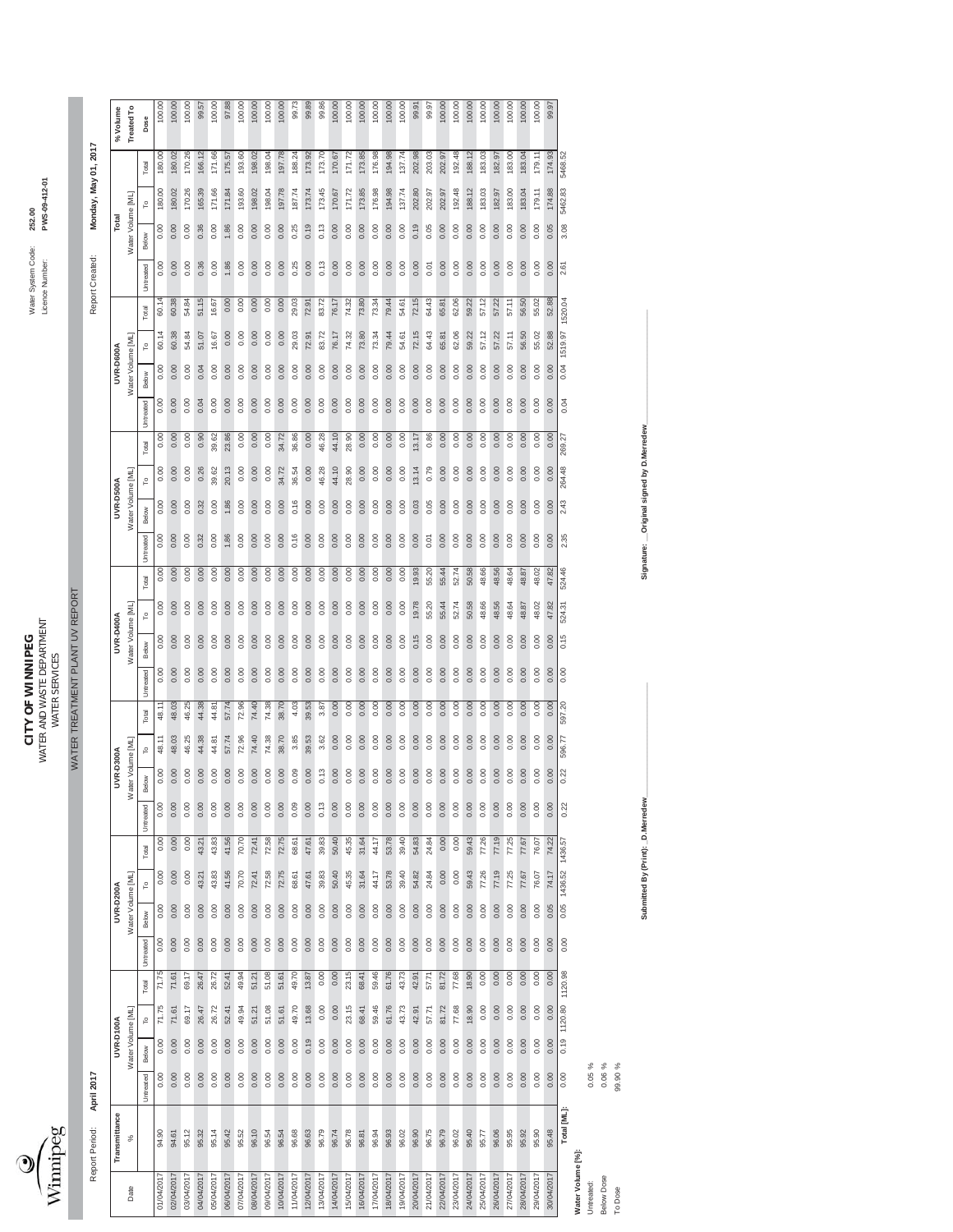

Water and Waste Department • Service des eaux et des déchets

Thursday, April 20, 2017 **Our Incident/Report No: 01-2017**  LIMS Reference No: **49139**

Mr. Marc Balcaen Incident Date: **April 4, 2017**  Drinking Water Officer Manitoba Sustainable Development, Office of Drinking Water 1007 Century Street Winnipeg MB R3H 0W4

# **RE: CORRECTIVE ACTION REPORT**

| <b>WATER SYSTEM, CODE</b><br><b>LOCATION OF NON-COMPLIANT INCIDENT</b><br><b>INCIDENT REPORTED BY</b> | Winnipeg Public Water System, 252.00<br><b>Winnipeg 3-Dist WC05</b><br>Courtney Diduck, Analytical Services Branch Head                                                                                                                                                        |
|-------------------------------------------------------------------------------------------------------|--------------------------------------------------------------------------------------------------------------------------------------------------------------------------------------------------------------------------------------------------------------------------------|
| <b>TYPE OF NON-COMPLIANT INCIDENT</b>                                                                 | High Positive Total Coliform (>10 per100mL), 3 MR 41/2007                                                                                                                                                                                                                      |
| <b>DESCRIPTION OF CORRECTIVE ACTIONS</b>                                                              | <b>Environmental Standards:</b><br>IMMEDIATELY: Re-sampled original locations, tested additional<br>samples upstream/downstream until two consecutive negative<br>results were reported. Also tested for turbidity, free/total chlorine,<br>temperature and contacted the ODW. |
| <b>TEST RESULTS</b>                                                                                   | See Attached                                                                                                                                                                                                                                                                   |

NOTES/COMMENTS:

1. UP/DOWN STREAM testing performed when EC is >0 /100mL, TC is >10 /100mL or when resample/consecutive sample is positive for EC or TC or as directed by the Manager of Environmental Standards Division and/or the Office of Drinking Water

#### **EMERGENCY REPORTING IS REQUIRED WHERE A POTENTIAL HEALTH RISK IS INVOLVED. FOLLOW THE INSTRUCTIONS OF YOUR DRINKING WATER OFFICER ON SITUATIONS REQUIRING IMMEDIATE REPORTING**

N:\Environmental Standards\Analytical Services\Government Agencies\Office of Drinking Water\Corrective Action Reports